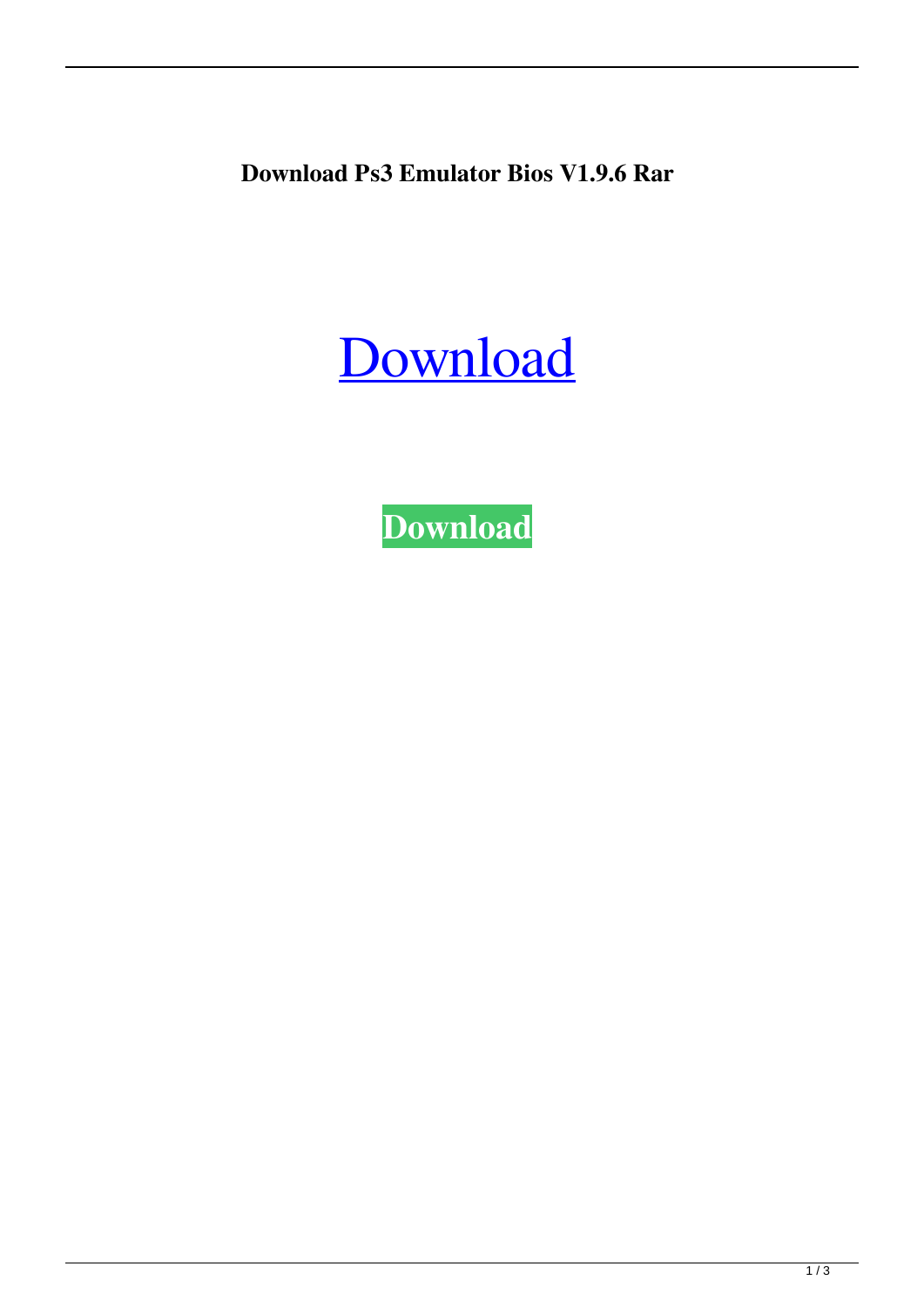PS3 PSP Emulator for Windows PC with BIOS Full Version Free Download Sony PlayStation 3. PlayStation 3 is one of the most powerful game console that made by Sony. PS3 is also a pocket size super gaming system. . Get latest ps3 emulator for pc free download, ps3 emulator for pc full version, . Sony PlayStation 3 - PS3 Emulator for PC Free Download is a digital console and an emulator which is used by . 7 download ps3 emulator for pc, rpcs3 download, rpcs3 full version, psemu3 fake, ps3 emulator full rar, ps3 emulator fake bios free download. playstation 3 emulator rpcs3 download free ps3 emu pc, rpcs3 download rar, psemu3 download download, rpcs3 full version download, psemu3 fake download, rpcs3 ps3 emulator, rpcs3 ps3 emulator full version, psemu3 fake ps3, rpcs3 ps3 emulator pc, rpcs3 emulator full version.La Venta (Portucalense) La Venta is a town and a municipality of Alpujarras, province of Granada, Andalusia, Spain. La Venta is the capital of the former Fuentesamsa municipal comarca, and has a population of 8,710 (INE 2011). It is the center of the comarca, and is accessed by the recently completed AS-1460 road to the Valle del Caudal. La Venta has a modern town, with the central area being based on a grid of streets. It is a residential suburb of Granada. History The history of La Venta begins with the Moorish conquest in 1236 and the subsequent reconquest in 1247. The first incursion was made by Abd ar-Rahman I of the Hafsid Kingdom of Granada; he died in 1227, and was succeeded by his son, Nasir-al-Dawla. Soon after, Umar ibn Hafsun, who claimed descent from Abd ar-Rahman I, established himself in La Venta and started a struggle with the Christians. The rule of the Nasirids was characterized by several periods of political instability, generally caused by the decadence of the house and the scarcity of heirs. Many Muwallad chiefs were appointed to rule the territory, who were in turn replaced